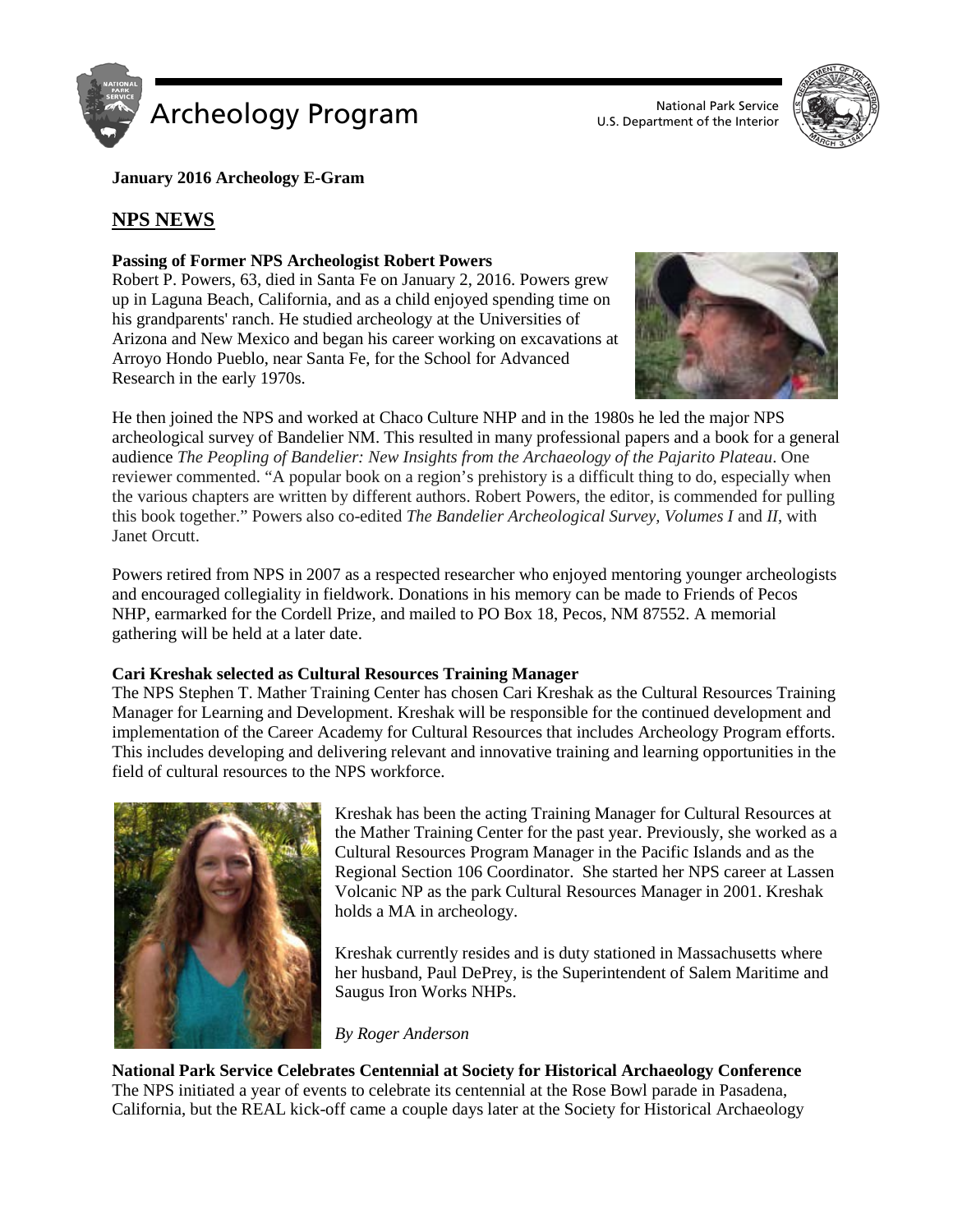(SHA) meetings in Washington, DC. NPS archeologists organized numerous sessions, workshops, and field trips. Four current or former NPS employees spoke in the plenary session: Cultural Resources, Partnerships and Science Associate Director Stephanie Toothman, former Director Robert Stanton, Cultural Resources Office of Outreach Program Manager Barbara Little (delivered by Megan Spring, and retired NPS archeologist Steve Pendery.

Here is a partial list of NPS-organized sessions:

- The National Historic Preservation Act at 50: Looking Back, Looking Forward
- From Great Meadows to Petersburg: Battlefield Archeology in National Parks
- Digging with the National Park Service American Battlefield Protection Program New Battlefield Research to Start the Next 100 Years
- Present and Future: Influences from the NPS and NHPA on Underwater Cultural Heritage
- The Most Important Contribution Historical Archaeology Can Make to the Situation of Climate Change
- Potomac Pasts: Papers Honoring the Career of NPS Archeologist Dr. Stephen R. Potter
- National Park Service Archeology Outreach and Education at the Centennial

### *By Karen Mudar*

### **Bandelier National Monument Celebrates its Centennial**



Bandelier NM celebrates its centennial in February. This 33,677-acre park in New Mexico was designated by President Woodrow Wilson on February 11, 1916, and named for Adolph Bandelier, a Swiss anthropologist who researched the cultures of the area and supported preservation of the archeological sites.

Bandelier's human history extends back for over 10,000 years when nomadic hunter-gatherers followed migrating wildlife across mesas and canyons. Although there is evidence of occasional Paleoindian and Archaic occupations, Bandelier NM is known archeologically for extensive pueblo habitations. Hunter-gatherer populations began to gather in more permanent settlements as agriculture developed around 600 CE. There was a great population increase in the 1200s, believed to be the result of an extensive and extreme drought as people concentrated in few but large villages that contained up to 2,000 rooms arranged around spacious plazas.

Reminders of these past times are still evident in the park as are the strong ties of the modern Pueblo people. By 1550, the Ancestral Pueblo people had moved from their homes here to pueblos along the Rio Grande (Cochiti, San Felipe, San Ildefonso, Santa Clara, Santo Domingo). Bandelier NM also has Hispanic connections. In the mid-1700's Spanish settlers with Spanish land grants made their homes on land today within the park's boundaries.

Between 1934 and 1941 workers from the Civilian Conservation Corps (CCC) worked from a camp in Frijoles Canyon. Among their accomplishments is the road into the canyon, the current visitor center, a lodge, and miles of trails. For several years during World War II the park was closed to the public and the Bandelier lodge was used to house Manhattan Project scientists and military personnel.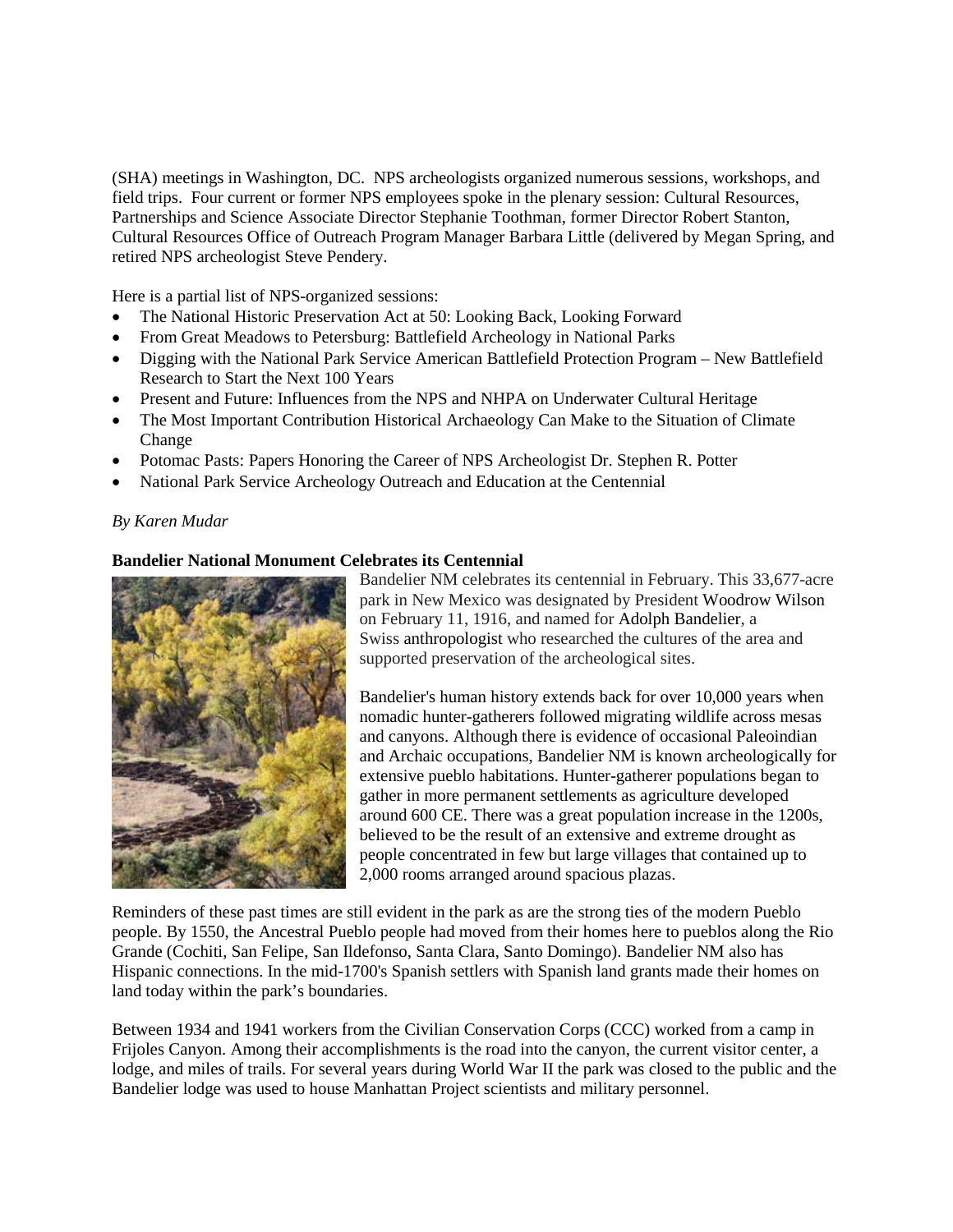For more information about Bandelier NM and celebrations, go t[o http://www.nps.gov/band/index.htm](http://www.nps.gov/band/index.htm)

### *By Karen Mudar*

### **Dry Tortugas National Park Initiates Ship Wreck Survey**

Dry Tortugas NP has started a survey to identify ship wrecks in the waters surrounding the park. Park officials hope to preserve the historical record of a main thoroughfare between the Old World and the New. The survey is expected to add sites to an underwater trail of identified shipwrecks that stretches along Florida's reef between the far islands and Miami. Since 1988, Federal law has blocked treasure hunters from searching these waters, before the advent of sophisticated remote sensing, and it is expected that the survey will yield new discoveries.

So far, searchers have turned up two intact wrecks and a good deal of debris with no historic relevance: a cement mixer, a television console and more milk crates than they care to count. "Probably 85 percent of the time it's modern trash," said Dave Conlin, Chief, NPS Submerged Resources Center.

The NPS is reluctant to give details about its finds for fear wrecks will be illegally salvaged. Only the Windjammer site and other smaller wrecks on shoals to the northeast of Fort Jefferson are now marked on park maps. Park officials are shooting 3D imagery that will let them keep track of the wrecks in case of hurricanes or looting. The film will be used in a video for visitors at other more accessible places in Key West and at Everglades NP. The wrecks often provide an invaluable record of lives not often documented in history: the illiterate sailors and slaves often aboard ships.



The wrecks and artifacts within the park and other protected areas also become increasingly important as the number of untouched wrecks declines. Until 1988, salvage laws governed wrecks, regardless of their historical importance. With little law enforcement on its staff, park waters were vulnerable to the same salvaging happening throughout the region despite rights spelled out in national park rules. But when Ronald Reagan spelled out protections for wrecks - prompted by Fisher's famously persistent fight for his rights to the Atocha in protected waters in the Florida Keys National Marine Sanctuary - that helped end widespread salvaging of historic wrecks in U.S. waters.

#### *From story by Jenny Staletovich- Associated Press*

# **ArcheoBlitz at Knife River Indian Villages National Historic Site**

Knife River Indian Villages NHS and the Midwest Archeological Center (MWAC) are hosting a multiday ArcheoBlitz on May 5-7, 2016, to celebrate the NPS Centennial. The event will highlight research on Hidatsa history preserved in the park. Park staff will utilize the BioBlitz model that was developed by the NPS and National Geographic Society to gather natural resources information and engage the public with science-based activities at parks across the NPS. The ArcheoBlitz will pair archeologists and traditional knowledge holders with small groups of students to engage in science and learning activities focused on cultural resources.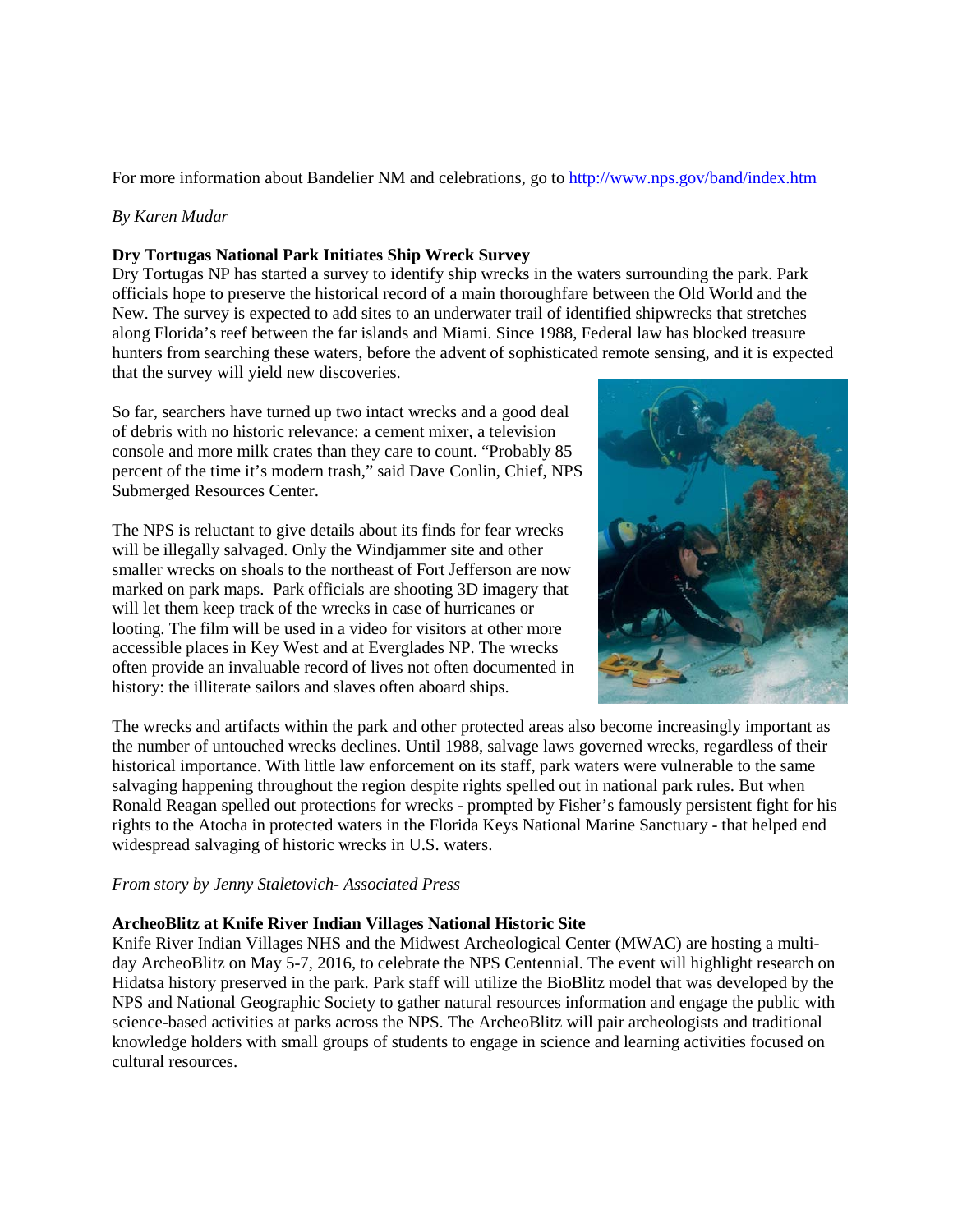The first two days will give students the opportunity to conduct supervised archeological field research. The final day, open to the public, will include Native performing arts groups and research presentations, with happenings planned throughout the day.

Youth participation will be focused on school groups from the Mandan, Hidatsa, Arikara Nation (MHA Nation) and local public school STEM programs. NPS staff will work with educators to help students prepare for and participate in research projects. More collaboration after the event will help students assess project results and integrate their work into classroom learning.

Partners in this event include the MHA Nation, the Nueta Hidatsa Sahnish College - the tribally chartered college of the MHA Nation, the North Dakota State Historical Society, the North Dakota Geographic Alliance, the Northern Plains Heritage Area, and professional researchers from institutions across the Great Plains.

*By Jay Sturdevant, Bob Bryson, Craig Hansen, Alisha Deagan, and Dawn Bringelson* 



Image of virtual tour of Pu'uhonua o Honaunau National Historical Park. Heritage Documentation Programs (HABS/HAER/HALS), NPS

# **Virtual Tour of Pu'uhonua o Honaunau National Historical Park Released**

Pu'uhonua o Honaunau NHP and the Historic American Landscapes Survey (HALS) announce the release of a virtual tour of Pu'uhonua o Honaunau. The Pu'uhonua o Honaunau is an important Hawaiian ceremonial site bounded on its southern and eastern sides by a massive L-shaped wall, known as the Great Wall, and on its northern and western sides by the ocean. Within the Pu'uhonua there are several other important ceremonial structures including the Hale o Keawe, 'Ale'ale'a Heiau, and the Ancient Heiau.

In ancient Hawai'i a system of laws known as *kanawai* enforced the social order. Certain people, places, things, and times were sacred -- they were *kapu*, or forbidden. Kapu regulated fishing, planting, and the harvesting of other resources. Any breaking of kapu disturbed the stability of society, and the punishment was often death. Any fugitive who had broken kapu (sacred law) could seek refuge within the walls of the Pu'uhonua. In the event that war was declared, families of combatants could seek refuge and safety within the Pu'uhonua. Although many pu'uhonua existed in ancient Hawai'i, Pu'uhonua o Honaunau is the best preserved and most dramatic.

The concept of refuge has roots in the larger Polynesian culture. A ruling chief of a kingdom could declare certain lands or [h](https://www.facebook.com/hashtag/heiau?source=feed_text&story_id=1016795055051111)eiau (sacred structures) as pu'uhonua. Genealogies and traditional accounts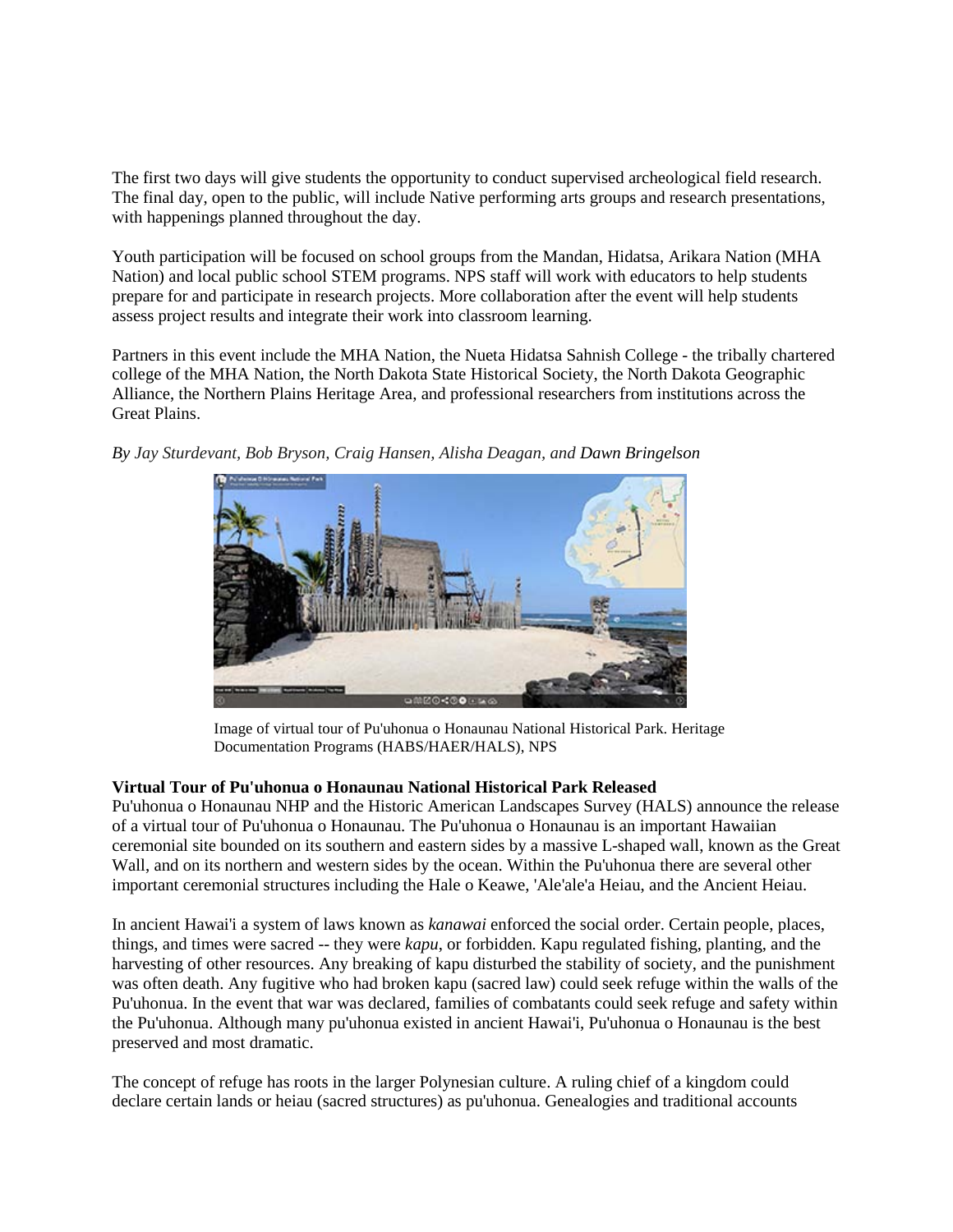indicate that the Pu'uhonua may have originally been established by 'Ehu kai malino, ruling chief of Kona, around 450 years ago.

The staff of Pu`uhonua O Honaunau NHP and HALS worked jointly to document the Pu'uhonua to assist with interpretation and preservation planning efforts. The field documentation teams consisted of HDP architects Todd Croteau (HAER), Paul Davidson (HABS), Dana Lockett (HAER), and Ryan Pierce (HALS) working with park staff Adam Johnson (Integrated Resources Manager), Shane Runmsey (Archeologist), and Mary Anne Maigret (Archeologist).

Access the virtual tour at [http://www.nps.gov/hdp/exhibits/puho/PUHO\\_Tour.html](http://www.nps.gov/hdp/exhibits/puho/PUHO_Tour.html)

For more information on Pu`uhonua O Honaunau NHP, go to [http://www.nps.gov/puho/index.htm](http://l.facebook.com/l.php?u=http%3A%2F%2Fwww.nps.gov%2Fpuho%2Findex.htm&h=jAQH4F2TMAQF0bbZhW4jE6vZs1RiP5aARW2yuZnHQK3jO3w&enc=AZNbZrleJAlYXW9kxUuRtgyj_yxmYclUxMvS78dMmdJs0GURuWYoG8ucBCcPQrrnAkMgOr4aFYtitSqegBYlYEN84Gc9GsCKJvTFoFJpwfnSB_er-70qiZ5eQWAa_mml3LkArhrsB08LMr4MSYkX4H1QBXUwhcWznn7MBzBeP06cloqZmBSFDJdSW7Z3FGWa0lW3jT-adws15Pby8mK8mFCy&s=1)

# *By Ryan Pierce, NPS Architect*

# **Pueblo-Maya Youth "Find Their Park" at Chaco Culture National Historical Park**

On January 11, 2016, students and advisors in the Pueblo-Maya Cultural Exchange Program spent the day at Chaco Culture NHP. While at Chaco the group received a guided tour from staff and partners while also shooting footage for a short video documenting the importance of water from cultural and preservation perspectives.

Established in 2011, the exchange program aims to re-connect Pueblo youth with their ancestral lands. According to co-founder Isabel Hawkins, "The main goal of the cultural exchange is to offer participants an authentic connection with their cultural roots through explicit comparisons, contrasts, and links with other native groups." The centennial "Find Your Park" theme takes on a special meaning for members of this group who are descended from the Puebloans who inhabited Chaco Canyon hundreds of years ago.

# *By Nathan Hatfield*



Members of the Pueblo-Maya Cultural Exchange Program pose at Chaco Culture NHP on the north mesa along the Pueblo Alto trail. Photo: Nathan Hatfield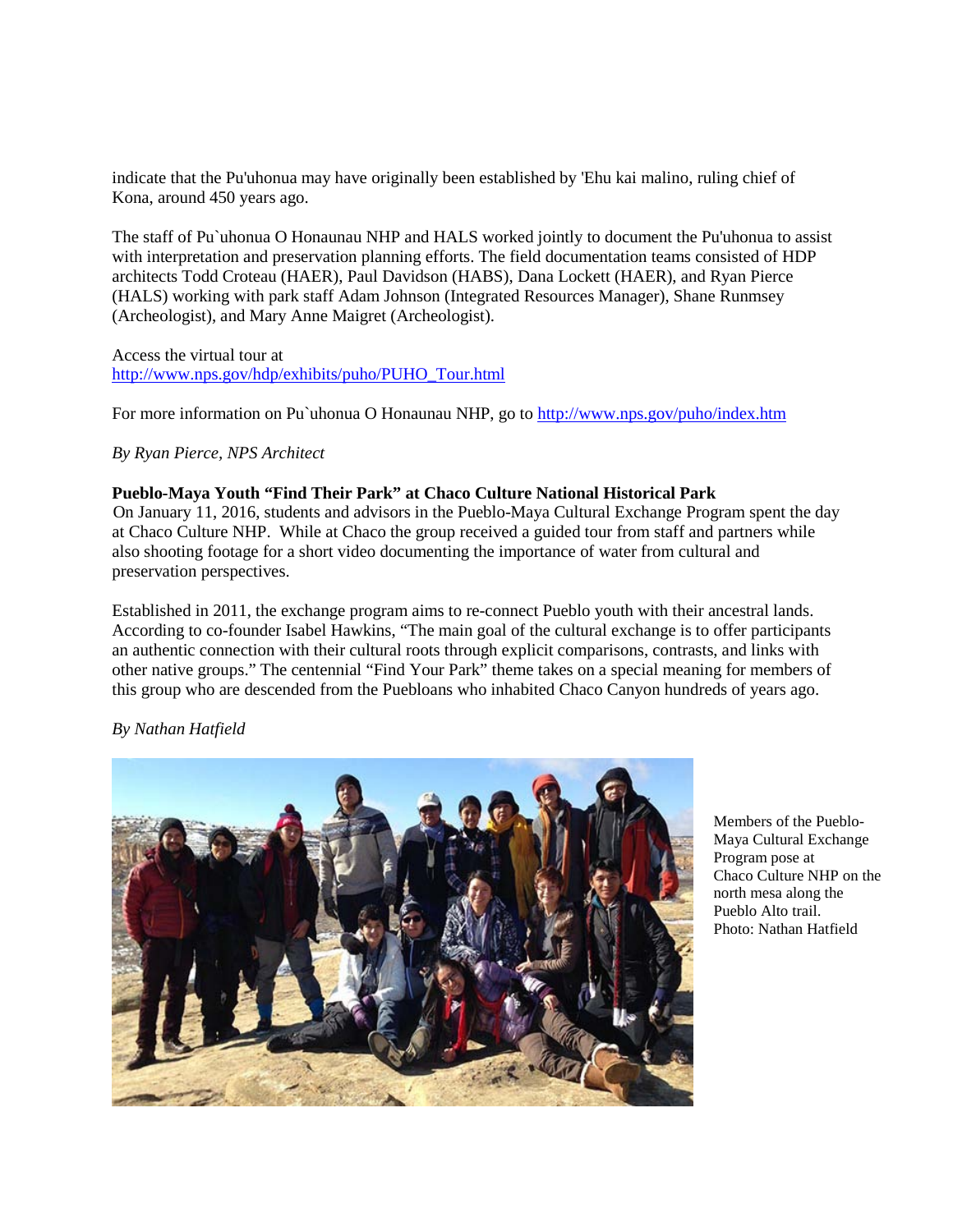### **Colorado River Runs Dry**

Archeologists beware! Fieldwork in the Grand Canyon may take on a new aspect, depending on who delivers your field equipment. Female archeologists may want to take particular note. A federal investigation into allegations of harassment during NPS river trips through the Grand Canyon has found "evidence of a long-term pattern of sexual harassment and [a] hostile work environment," according to a recently-released report. Female park employees on weeks-long trips down the Grand Canyon's narrow rivers for research, education, and maintenance purposes have been particularly at risk.

The Interior Department's investigation delved into allegations laid out in a 2014 letter of complaint from 13 female employees. One woman told investigators that a NPS worker yelled at her drunkenly, while holding an ax in his hand. Others claimed that a boatman on their team refused to shuttle them to their worksites if they did not respond to his sexual advances. The perpetrators are not named in the report, but four employees — three boatmen and one supervisor — are at the center of the investigation. Two of these men had been temporarily suspended for groping and propositioning female workers.

Since the original 2014 complaint, the Park Service has taken a number of corrective measures, such as enforcing mandatory briefings for all participants of river trips and banning the consumption of alcohol during the journey.

**Utilities Company Disturbs Chinook Burial Site at Lewis and Clark National Historical Park** Washington State and tribal officials are investigating the disturbance of a Chinook burial site in Lewis and Clark National Historical Park. The Pacific County Public Utilities District replaced two failing power poles inside the park. The site of the poles was once a Chinook trade village and is known to have Native and European artifacts. Park service officials say they don't even pull weeds to avoid disturbing the ground in the area.

Park Superintendent Scott Tucker says the utility district did not contact the Chinook Indian Nation or park officials before doing the work. Utility district officials say the poles were going to fall and they didn't have time to call for approval.

# **FEDERAL NEWS**

#### **Occupiers Have Access to Thousands of Ancient Artifacts**

The armed militiamen occupying Malheur National Wildlife Refuge in Oregon have access to about 4,000 archeological artifacts from hundreds of prehistoric sites on the refuge, including burial grounds, ancient villages and petroglyphs -- and maps showing where more can be found. Some of the artifacts, including spears, stone tools, woven baskets and beads, are as old as 9,800 years. They are kept at the refuge, and only Carla Burnside, the refuge's archeologist, has a key to the storage room. But she has seen photos of the militiamen in her office, adjacent to the storage room. She is also concerned about cattle, truck, and ATV traffic disturbing prehistoric sites.

Ryan Bundy, one of the leaders of those occupying the refuge, said the group has seen the artifacts and maps but they have little interest in them. "If the Native Americans want those, then we'd be delighted to give them to them," he said, referring to the nearby Burns Paiute Tribe, which partners with the refuge on archeological research. "We also recognize that the Native Americans had the claim to the land, but they lost that claim. There are things to learn from cultures of the past, but the current culture is the most important."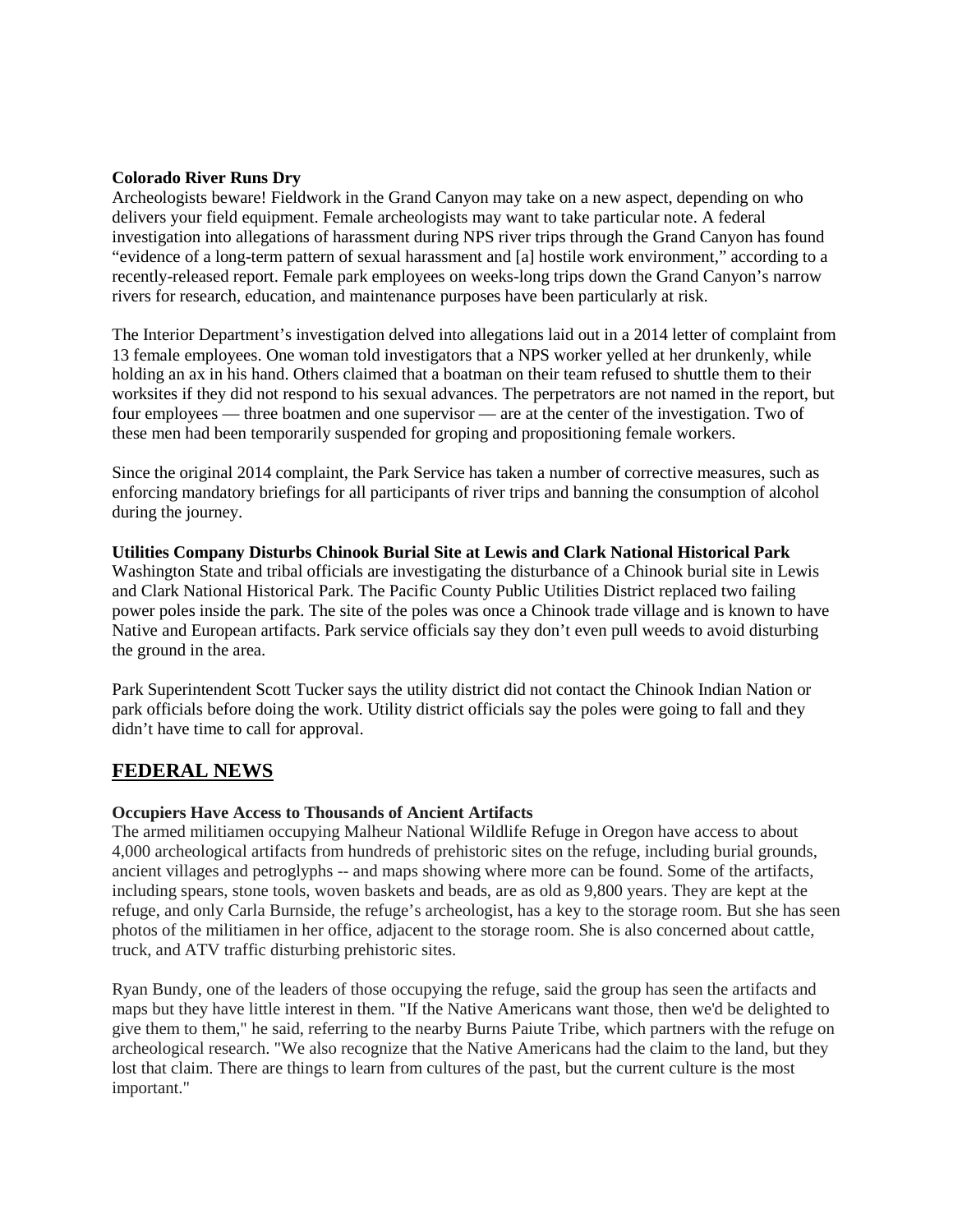Removal of artifacts, which are safeguarded by the 1979 Archaeological Resources Protection Act, from federal property without a permit is illegal.

#### *Rebecca Boone, Associated Press*

### **Register of Professional Archaeologists Honor Congressmen**

On January 5, 2016, at a congressional reception, part of the annual meeting of the Society for Historical Archaeology, the Register of Professional Archaeologists recognized two John F. Seiberling Awardees (named for the former congressman and historic preservation champion) for their public service to archeology and preservation: Rep. Chris Gibson (NY) and Sen. Martin Heinrich (NM). They were both recognized for their significant and sustained legislative efforts in support of historic preservation and the conservation of archeological resources.

# **Appellate court rules BLM must conduct inventory of artifacts**

The 10th Circuit Court of Appeals said federal land managers cannot indefinitely postpone carrying out an inventory of cultural resources — such as Native American artifacts — in south-central Utah."This region is home to an abundance of archaeological resources — including caves, rock shelters and rock art — that provide a window into the lives of the early inhabitants of the Colorado Plateau," said Kevin Jones, former Utah state archeologist, adding that 4,000 miles of dirt roads and trails used by off-road vehicles compromise the resources.

In May 2015, a federal judge in Utah ordered the BLM to complete an on-the-ground survey of the cultural resources in the 2.1 million acres of land between Canyonlands and Capitol Reef NPs.

The BLM requested a delay of those surveys, but the request was rejected in a ruling last week. "This is an important decision from the 10th Circuit," said Stephen Bloch, legal director for the Southern Utah Wilderness Alliance. "In practical terms, the ruling means (the) BLM can no longer delay following federal historic preservation laws which require the agency to 'look before it leaps,' and determine what irreplaceable cultural resources in the Richfield field office are at risk from off-road vehicle use."

The Richfield land-use plan is one of six — covering more than 11 million acres — adopted at the end of the Bush administration. All plans have been challenged in court by environmental groups, but the Richfield plan is the first to be litigated.

*By Amy Joi O'Donoghue, Deseret News*

# **GRANTS AND TRAINING**

# **Wildland Fire Resource Advisor Interagency Training Course**

This course provides participants with the foundation to serve as Resource Advisors (READs) during wildland fire incidents. READs generally work with fire managers to convey concerns about natural, cultural and wilderness resources. Objectives are to improve communication between READs and fire managers; and present the rationale for prioritizing and determining an appropriate response to resource issues, demonstrating how READs can contribute to the management of an incident and meet expectations of professional READs.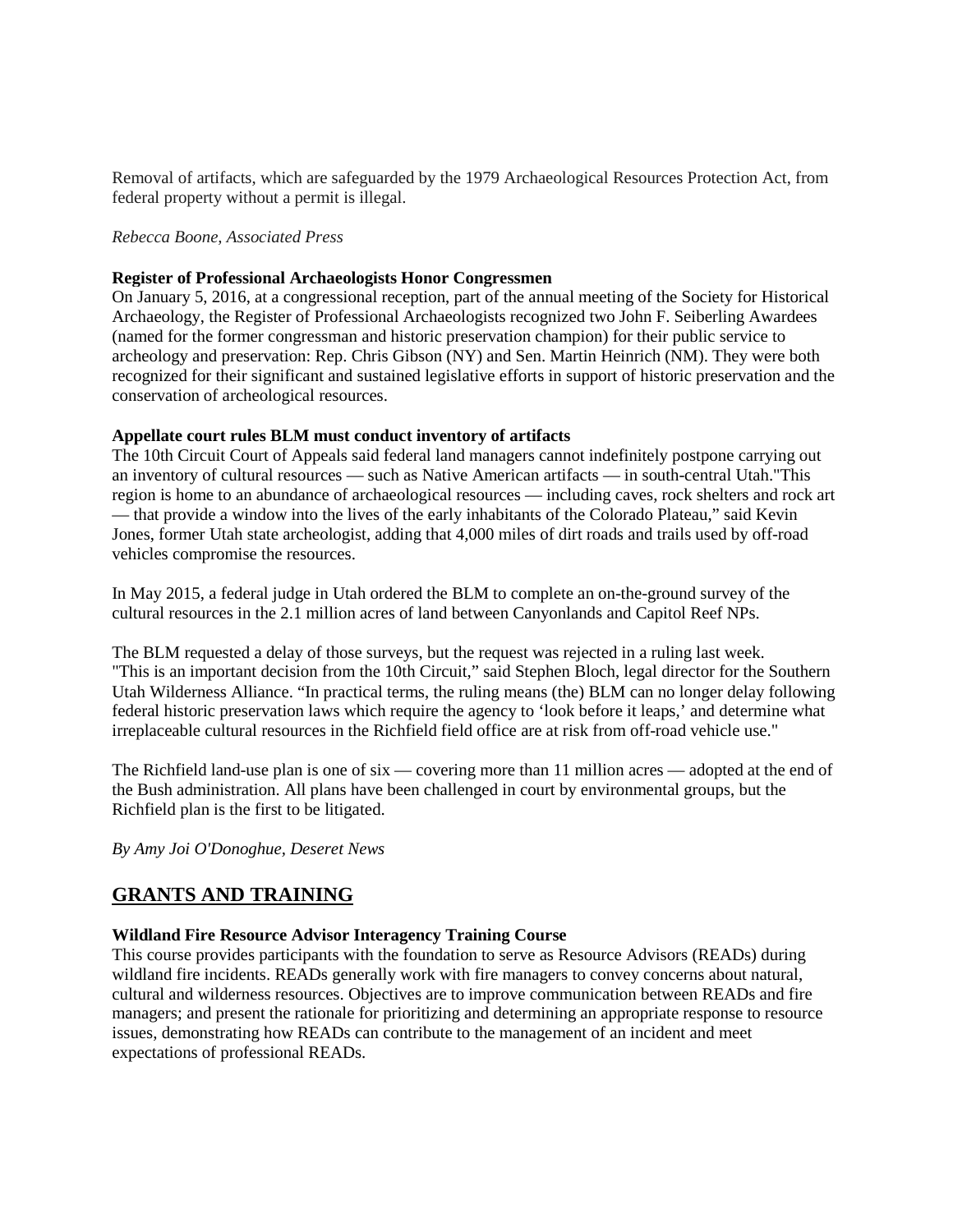Using a scenario-based format, the course will focus on roles and responsibilities, and will provide participants with strategies and tools for evaluating specific resource concerns. Information will be presented in sufficient detail to serve as a refresher for present resource advisors and general enough to be useful for those who have never served in this capacity. Much of the information can be applied in the All-Hazard or All Risk READ environment as well.

This course (N-9042) fulfills the requirement for READ on a red card. A Red Card is not required prior to participating in this course. The local Fire Management Officer will authorize the inclusion of "READ" as a qualification on the wildland fire certification Red Card.

Employees that frequently serve as READs include fire managers, botanists, ecologists, biologists, hydrologists, geologists, foresters, GIS specialists and cultural resource specialists. The course is also valuable for those managing resources on public lands, but with no interest in serving as READs, to become familiar with fire management organizations and the types and formats of resource data that benefit the READ during the course of his or her duties.

The course will be held April 12-14, 2016, at the NPS Midwest Regional Office main floor conference room (Bison/Sequoia/Arrowhead) in Omaha, NE. Directions and logistics information will be provided upon selection for the course. The course will begin promptly at 0800 and will continue until 1700. Deadline for applications: March 18, 2016. While the course has no tuition fee, the participant's home unit must cover travel expenses.

**Contact:** Cody Wienk, (cody wienk@nps.gov) or phone at (402) 661-1770 to submit nominations or questions.

# **Interdisciplinary Resource Protection & Law**

This course provides employees with a solid understanding of the resource mission of the NPS and the primary laws, legal authorities, case law interpretation, and policies used to protect park resources. Participants will receive instruction in the functions and roles that contribute to effective interdisciplinary group work and practice these skills through resource protection case studies. Training focuses on ability to recognize a diversity of natural and cultural resources existing throughout the national park system and the types of threats and vulnerabilities associated with these resources. Participants utilize the legal basis (including compliance) for resource protection and develop skills and strategies to respond and take action to prevent resource injuries through effective interdisciplinary collaboration.

This course is recommended for commissioned employees, interpreters in resource education and public information, resource management discipline specialists, and facility management employees who will work in interdisciplinary teams. Other disciplines are encouraged to apply. Priority will be given to permanent and term employees.

Participants will be required to complete pre- and post-course work to receive full credit for the course. Part of the post-course work will include developing an outline of a response plan for a resource injury. Law enforcement refresher credit hours are available (28.5 hours) for this class.

The course will be held at the Horace M. Albright Training Center, Grand Canyon NP, AZ, April 18 – 22, 2016. Interested participants need to apply in DOI Learn [\(http://www.doi.gov/doilearn/\)](http://www.doi.gov/doilearn/). The last day to register is March 20**.**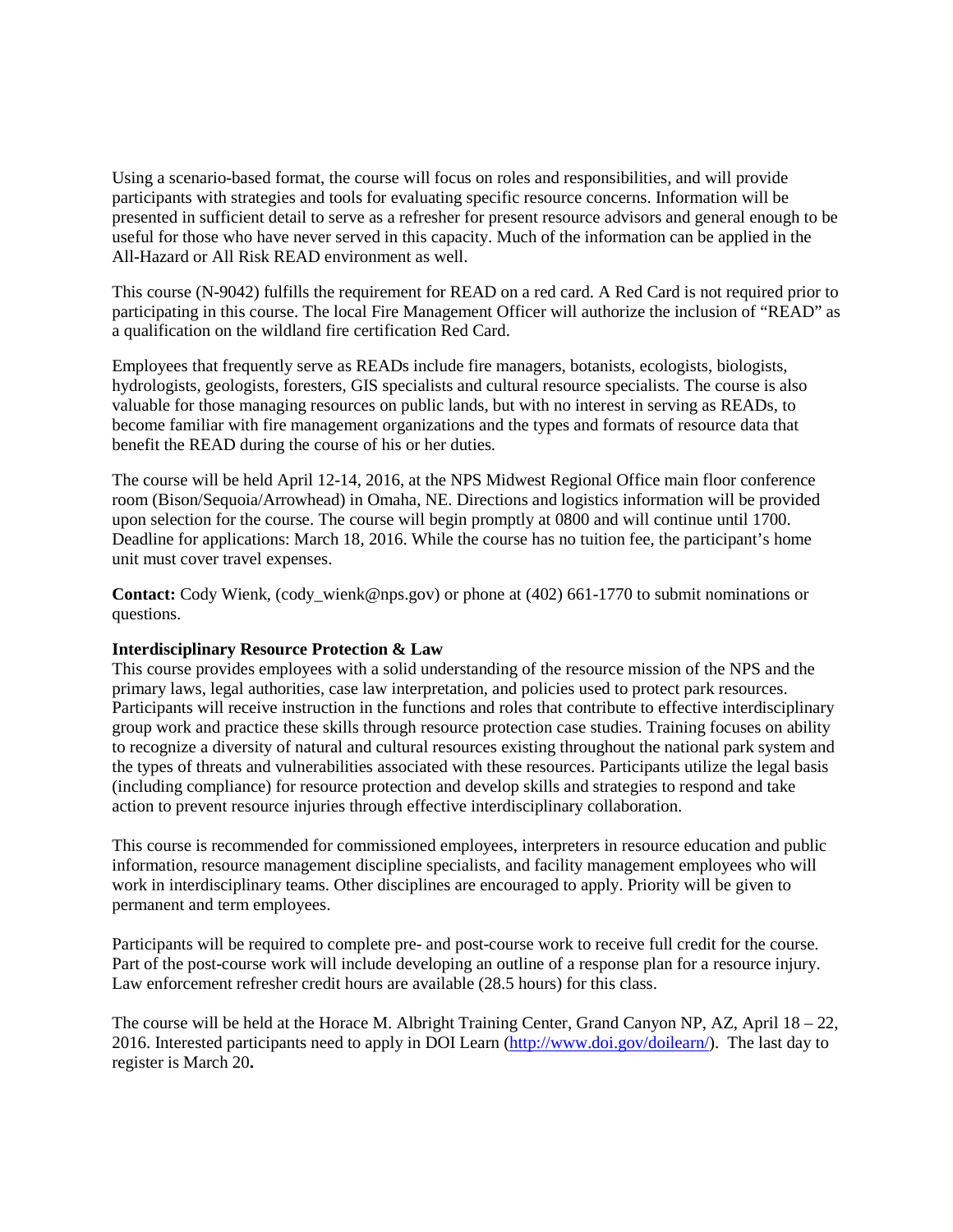For the full course announcement and scholarship applications, go to: [http://www.nps.gov/training/nrs/.](http://www.nps.gov/training/nrs/) Look in the events tab.

**Contact:** Jeri Hall, Natural Resources Training Manager[, jeri\\_hall@nps.gov](mailto:jeri_hall@nps.gov) or Cathy Purchis, Logistics Coordinator at 304-535-6180, cathy purchis@nps.gov.

### **Maryland Archaeological Conservation Laboratory Offers Training**

The Maryland Archaeological Conservation Laboratory (MAC Lab), located at Jefferson Patterson Park and Museum, Maryland, is hosting a two-day workshop (April 14–15, 2016) focused on artifact identification and field conservation strategies for archeologists. The workshop is open to practicing professionals and graduate students in the field of archeology.

Registration opens Monday February 1, 2016. Registration is on a first come, first served basis. Cost is \$120 per participant. Another workshop is scheduled for June 9–10, 2016.

Find more information and the registration form at <http://www.jefpat.org/Documents/MACLabWorkshop-4-15-16.pdf>

# **SLIGHTLY OFF TOPIC: In North Dakota's Booming Oil Patch, One Tribe Beat Back Fracking**

The Turtle Mountain Band was among the first tribes to ban the drilling process. Here's the difference it made. Drive the long, straight roads of north-central North Dakota, and you pass lake after lake amid hayfields and forests. Migratory birds, attracted by the abundance of water and grain, pause here. Farmers, boaters, and fishermen orient their lives around the pure water.

The water, more than anything, explains why members of the Turtle Mountain Band of Chippewa Indians acted so quickly when they learned their region was next in line for fracking. Within just a few weeks of tribal women meeting on the topic in late 2011, the council banned fracking on the 77,000-acre reservation. Their ban was one of the first in North America.

The process started in November 2011 when a tribal elder, Carol Davis, called the women of the tribe together. Fracking was booming on the Fort Berthold reservation just 190 miles away in the heart of the Bakken oil fields. Davis had heard that the Turtle Mountain reservation could be next. In the tribe's tradition, women are responsible for protecting the water, so she invited the women to discuss fracking over a meal.

When she first heard about fracking in Fort Berthold, Christa Monnette, a member of the Turtle Mountain Tribe, thought that an oil and gas boom on her remote reservation would be a good thing. "I remember thinking, 'Wow, how lucky they are! How come we can't strike oil here?'"

After Davis explained her concerns to the group of women, Monette and her half-sister, Cedar Gillette, decided they needed to learn more about the process behind hydraulic fracturing or fracking.

At a second meeting, Davis offered each of the women a tobacco leaf, telling them to accept it only if they were committed to work on the issue. Monette took the tobacco reluctantly: She was a single mother of three and worked full time. But the more the women—and the men who joined them—learned about fracking, the more worried they became.

They learned that the frackers would drill right through their precious aquifer, risking contamination of their drinking water and lakes, and that the process produces large volumes of wastewater and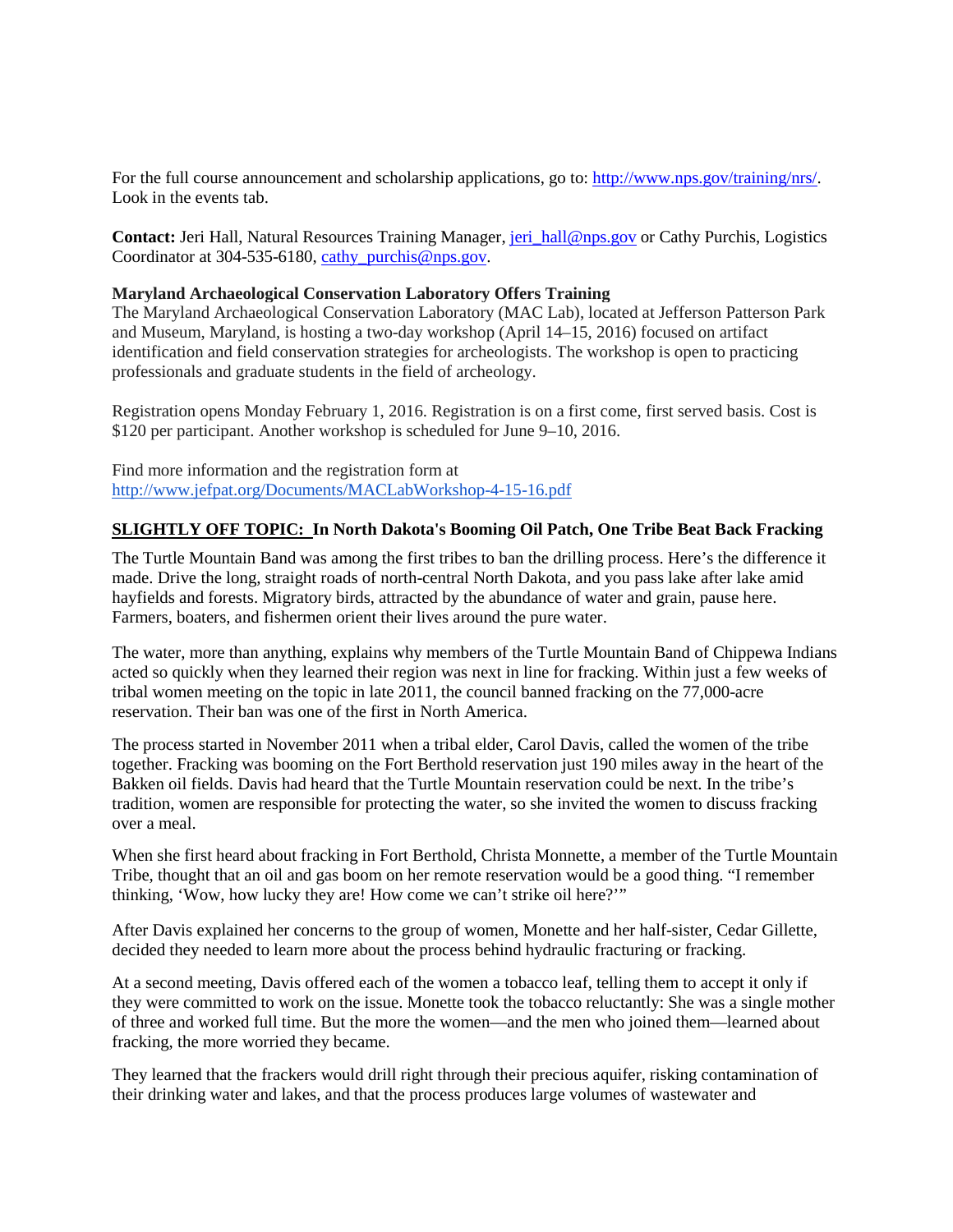contaminated materials. They learned about Dimock, Pennsylvania, where a well had exploded and groundwater contamination was linked to fracking. The Cabot Oil and Gas Company had been ordered to provide alternative water supplies for those affected.

Gillette and Monette were especially concerned about what was happening on the Fort Berthold reservation, where three affiliated tribes, the Mandan, Hidatsa, and Arikara Tribes (also collectively called the MHA Nation), are in the midst of the fracking boom.

Gillette had worked as a domestic violence advocate in Fort Berthold. There, corruption, crime, drug addiction, and human trafficking had accompanied the massive influx of oil workers with money to spend. "People are fearful," Gillette said, and for good reason. According to the FBI, the area's violent crime rate rose 121 percent from 2005 to 2011. "These dramatic increases have overwhelmed state, local, and tribal law enforcement agencies," reported the 2014 National Drug Control Strategy.

Contaminated material, including radioactive material concentrated during fracking, has been found dumped on the reservation. The MHA Nation lacks the resources to oversee the many drilling sites and waste facilities. In addition to this pollution, expenses associated with the boom—from damaged roads to social services for the flood of new workers and their families—have eaten up the cash windfall that was supposed to support the tribe for years once the boom ended, according to a report by the Property and Environment Research Center.

It was with this knowledge that Gillette, Monette, and others in the Turtle Mountain group presented their findings to their tribal council on November 2, 2011. "People were stunned when we presented the facts." Gillette said. The council called a second meeting and invited the entire community. At that meeting, the council unanimously voted to ban fracking.

Still, the meeting was tense for Gillette. "I didn't believe it would pass until they all said yes," she said. After all, an impoverished tribe was leaving millions of dollars on the table. Chairman Richard McCloud supported the ban: "What is sacred to our tribe is water. We all know that in the very near future, water will be more valuable than oil or gold or anything else. This area is where our ancestors did their farming; the springs run through here, and this is how generations survived. The fracking ban will protect our water so future generations can continue to survive."

What the sisters didn't know when the fracking ban passed was that the Bureau of Indian Affairs had been on the brink of opening Turtle Mountain land for oil and gas leasing. The tribe's action put a halt to that plan.

Fast forward to the present, and the Turtle Mountain Tribe is moving forward: Last year, the tribal council adopted a new water code that solidifies the tribe's stance on fracking, and with the help of a Department of Energy grant, the tribe is moving into developing the abundant solar and wind energy resources of the reservation.

Gillette is now attending law school with a focus on environmental law. Monette is still on the Turtle Mountain reservation, still a busy working mom, except she's now the main administrator of the "No Fracking Way Turtle Mountain Tribe" Facebook page, where she posts not only about her reservation, but about other people around the world resisting the devastation of fossil fuel extraction.

#### *By [Sarah van Gelder](http://www.yesmagazine.org/@@also-by?author=Sarah+van+Gelder)*, Yes! Magazine

*Archeology E-Gram*, distributed via e-mail on a regular basis, includes announcements about news, new publications, training opportunities, national and regional meetings, and other important goings-on related to public